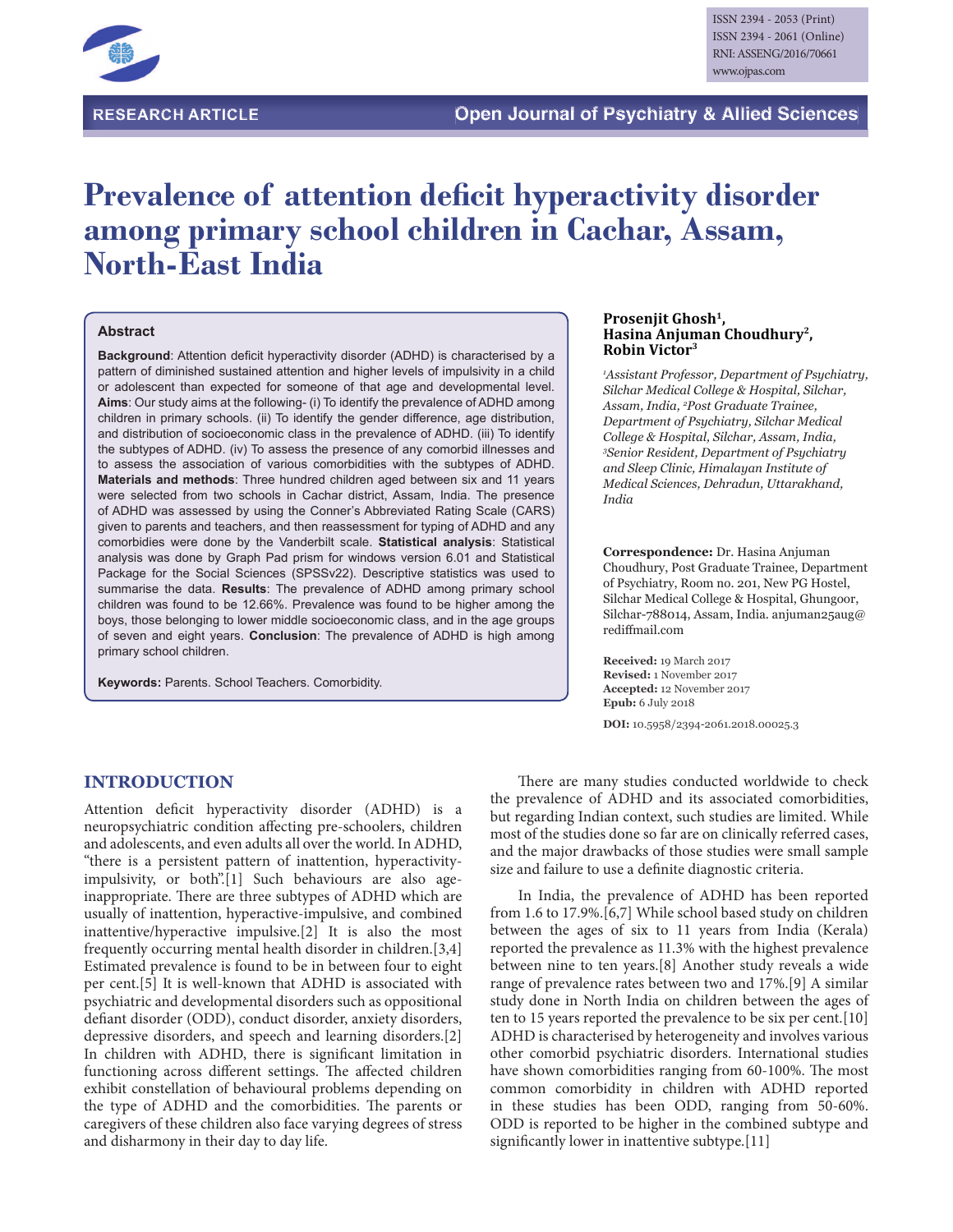In an Indian study, the conditions associated with ADHD were found to be poor academic performance, reading difficulty, writing difficulty, behavioural difficulties, and poor social behaviour.[8] Apart from these, another Western study, revealed that comorbid rates of ADHD and anxiety disorders was approximately 25% in both community and clinical samples[11]. Some other comorbidities associated with ADHD were conduct disorder, bipolar affective disorder, major depressive disorder, communication disorder, substance use disorder, obsessive compulsive disorder (OCD), elimination disorder, social phobia, and separation anxiety disorder.[12] Another study reported that ADHD was also associated with comorbidities, especially disruptive behaviour disorders.[9]

Our study aims at selecting primary school going children of Cachar district, Assam, India and adjoining areas, and to find out the prevalence of ADHD in this part of the country. To the best of our knowledge, this study would be first of its kind in this area.

# **Aims and objectives**

- (i) To identify the prevalence of ADHD among children in primary schools.
- (ii) To identify the gender difference, age distribution, and distribution of socioeconomic class in the prevalence of ADHD.
- (iii) To identify the subtypes of ADHD.
- (iv) To assess the presence of any comorbid illnesses and to assess the association of various comorbidities with the subtypes of ADHD.

# **MATERIALS AND METHODS**

# **Sample**

The sample consisted a total of 400 primary school going students between six to 11 years of age selected randomly from two different schools in Cachar district, Assam, India.

# **Inclusion criteria**

- 1. Students from both the sexes were included.
- 2. Every fifth student according to the roll number was selected to avoid selection bias as far as possible.

# **Exclusion criteria**

- 1. Students below the age of six years and above 11 years.
- 2. Students having any other diagnosed medical illness.
- 3. Those students whose parents did not give consent to participate in the study or students who could not reproduce the proforma.

# **Tools**

- 1. Conner's Abbreviated Rating Scale (CARS): This is a rating scale that consists of several behavioural parameters for the diagnosis of ADHD. This was rated by both the parents and the teachers. In this scale, those who scored above 15 by both teachers and parents are levelled to have ADHD features.[13]
- 2. Vanderbilt ADHD Rating Scale (VADRS): This scale has two versions- one for the teacher (VADTRS) and the

other for parent (VADPRS). These scales are meant for confirmation of ADHD as well as for typing of ADHD and also to screen other comorbid conditions associated with ADHD, like ODD, conduct disorder, anxiety, mood disorders, or any other learning disabilities.

VADRS are based on the fifth edition of the Diagnostic and Statistical Manual of Mental Disorders (DSM-5) criteria for ADHD diagnosis and include versions specific for parents and teachers. This rating scales effectively distinguish between children with and without ADHD and also assess accurately the subtypes of ADHD.

# *Parent rating scales (VADPRS)*

The DSM-5 criteria is adapted for the home setting and it is a 55-question rating scale. In addition, the VADPRS also includes screening questions for conduct disorder, ODD, anxiety, and depression.

# *Teacher rating scales (VADTRS)*

The DSM-5 criteria is adapted for the school setting and it is a 43-question rating scale. The teacher version also includes screening for mood and anxiety symptoms, learning disability, and rating of the child's classroom performance.

The illustration of psychometric properties and clinical utility of both the versions have been done in several studies ever since the introduction of the teacher rating scale in 1998 $[14]$  and the parent rating scale in 2003. $[15]$  These were further reconfirmed via recent clinical studies in  $2013.[16,17]$ Recent studies have also reported that VADPRS may be helpful in assessing children who meet or do not meet diagnostic criteria for those comorbidities like conduct disorder, ODD, anxiety and depression.[18]

3. Prasad's classification of social class: [19] This scale was developed by B.G. Prasad, which is an income based scale and so it needs to be constantly updated. It helps in measuring the socioeconomic class of an individual in community. This scale can be used on both urban and rural population, and it is based on the per capita income of the individual. There are five social classes as mentioned below:

- I. upper class
- II. upper middle class
- III. middle class
- IV. lower middle class
- V. lower class

# **Methodology**

Before conducting the study, approval from the Institutional Human Ethics Committee (IHEC) was obtained. This was a cross-sectional study involving 400 primary school children aged between six and 11 years (first to fourth standard) selected on a random basis from two different schools in Cachar district. At the outset, permission from the school authority was obtained. A written informed consent form was given to the parents through the children. Out of 400 students, only 300 students finally participated in the study either because some of their parents did not give consent and some of them could not reproduce the interview sheet. This sample consisted of 177 boys and 123 girls.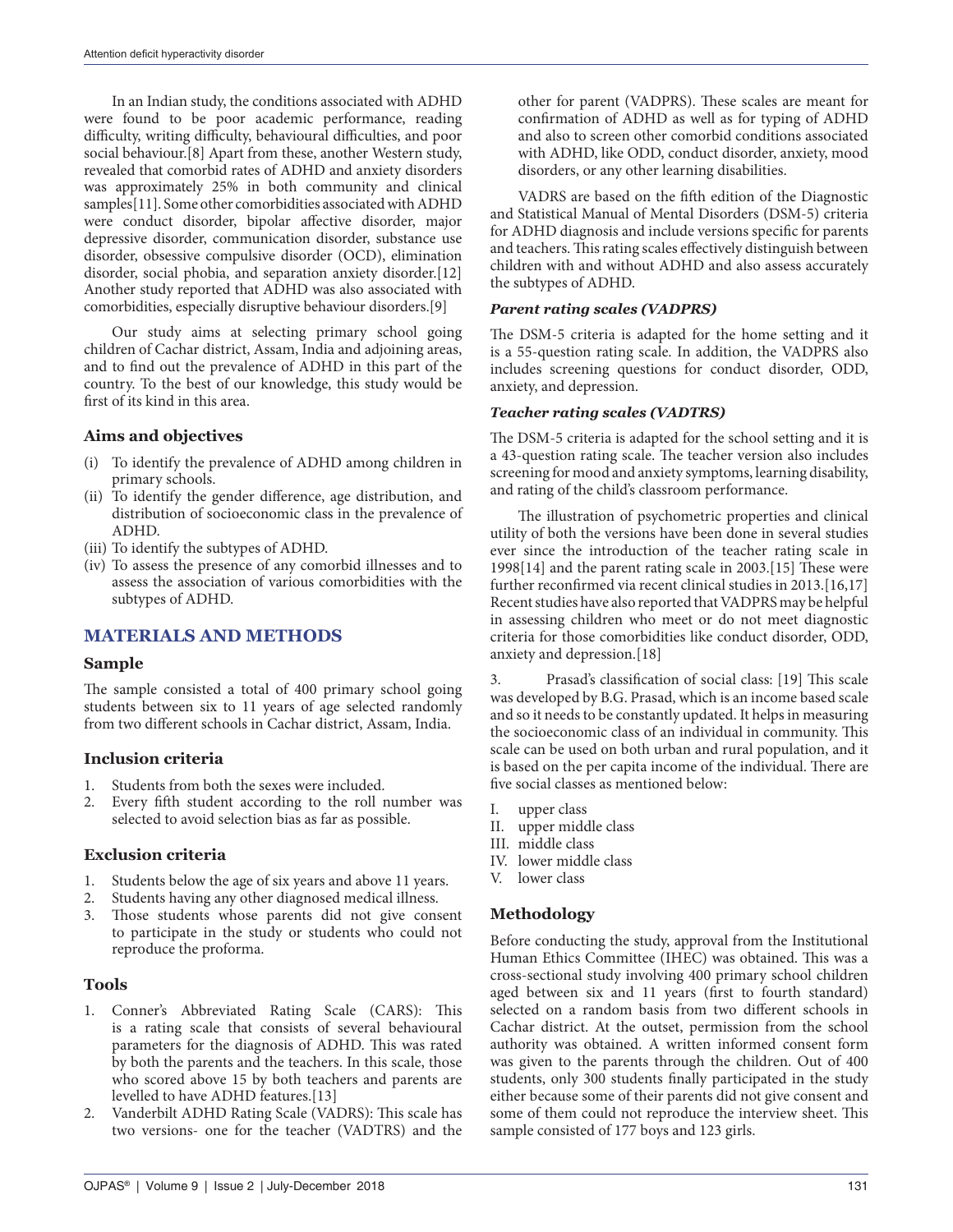The sample was also broadly divided into two groups based on their socioeconomic status:

- (a) 150 children selected from a government-aided school with Bengali as its medium of instruction, belonging to either lower or middle socioeconomic status.
- (b) 150 children selected from a different school, which followed English as their medium of instruction, belonging to middle or higher socioeconomic status. This was done to avoid selection bias. All the tools were translated into Bengali and then translated back to English for ensuring correct translation. This was done for the convenience of parents and teachers. The flow chart below schematically represents the methodology of sample selection (Figure 1).

CARS was given to the teachers and to the parents of the children. Based on the score obtained as per both the teachers and parents rating, presence of ADHD was identified. For the children identified in the study as having ADHD, VADTRS and VADPRS were given to the teachers and their parents to identify the subtypes of ADHD, and to screen some comorbid conditions like ODD, conduct disorder, learning disorder, anxiety/depression, and impairment in classroom behaviour performance. Both the scales (CARS and VADRS) were given to both parents and teachers to compare the teacher's and parent's rating scores.

# **Statistical analysis**

Appropriate data was collected, tabulated, and statistical analysis was done by GraphPad prism for windows version 6.01 and Statistical Package for the Social Sciences (SPSSv22) (SPSS Inc., Chicago, USA).[20] Descriptive statistics was used to summarise the data. Fisher's Exact test and Pearson's Chi-square test were applied to find out the p-value and the statistical signicance, wherever necessary. The significance was determined at  $p<0.05$ .

## **RESULTS**

# **Prevalence of ADHD**

The case records of 300 children who have met the inclusion and exclusion criteria were analysed. The majority were boys (n=177) and others were girls (n=123). Out of 300 students, 38 students were found to have ADHD based on CARS scoring as per both teachers and parents, so prevalence of ADHD among primary school going children in this region was found to be 12.66%.

# Gender difference, age wise distribution, and **distribution of socioeconomic class of ADHD**

ADHD was more prevalent in the boys than in the girls. Total number of boys selected were 177, of which 32 had ADHD. So prevalence of ADHD in the boys was 18.07%. Total number of girls selected were 123, of which six had ADHD. Hence prevalence of ADHD in the girls was 4.87%. In total, among the 38 children identified as having ADHD,  $84.21\%$  (32) were boys while  $15.79\%$  (six) were girls. The boy: girl ratio being 5:1.

## **Age-wise stratification of ADHD**

Children with ADHD were also stratified on the basis of their age into six groups. The prevalence rate in each age group was identified and shown in Figure 2. The children were predominantly between the age groups of seven and eight years.

## **ADHD and socioeconomic status**

In our study, out of 300 children, 164 children belonged to higher socioeconomic class, 134 children belonged to middle socioeconomic class and only two children belonged to lower socioeconomic class. The middle class was again divided into lower middle (57), middle (56), and upper middle class (21). The majority of the ADHD patients were found belonging to lower middle socioeconomic class (21.05%), followed by upper middle (19.04%), middle (10.71%), and lastly in higher class (9.75%). However, on applying Student's paired t test, this difference in prevalence among different socioeconomic class, was found to be statistically not significant ( $p=0.1234$ ).

## **Subtypes of ADHD**

The subtypes of ADHD among the school children were assessed as per VADRS. There are three subtypes of ADHD, namely ADHD inattentive type (ADHD-IT), ADHD hyperactive type (ADHD-HT), and ADHD combined type (ADHD-CT) which includes the features of both inattentive type and hyperactive type. The most common subtype in our study groups was combined (65.79%) followed by inattentive (23.69%) and then hyperactive (10.52%).

# **Comorbidities with ADHD**

Out of 38 ADHD children, 34 were found to have one or more than one comorbidities at a time, while remaining



Figure 1: The flow chart schematically represents the methodology of sample selection.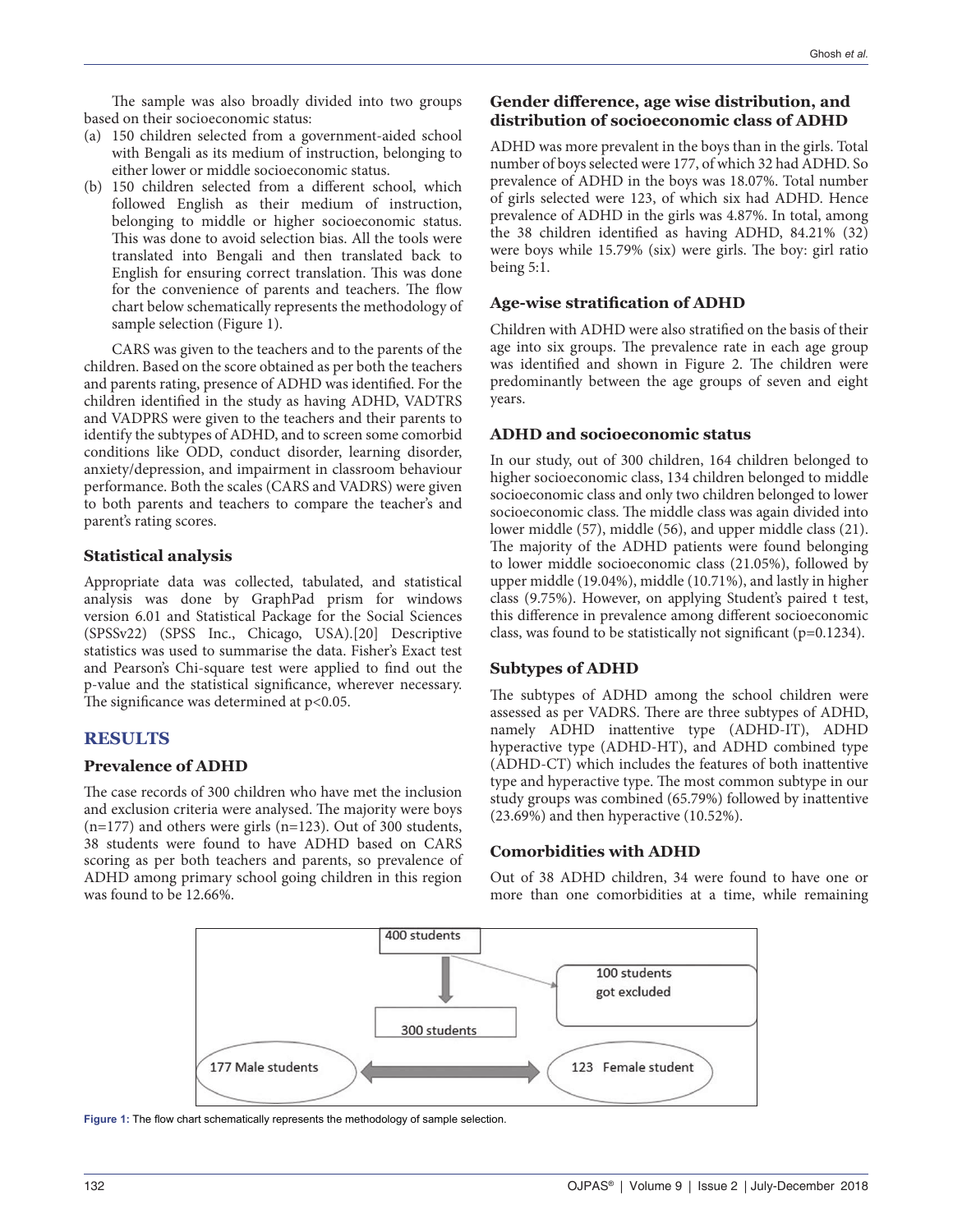four children do not have any associated problem, i.e. 84.5% reported the presence of one or more than one comorbidities. As per VADRS, we attempted to assess the other comorbidities with ADHD. The presence of comorbidities that could be screened with the help of this scale were: ODD/conduct disorder, anxiety/depression, learning disability, and impairment in classroom behaviour performance. The most common comorbidity in our study was the ODD/conduct disorder (76.31%), followed closely by learning disability (65.78%), impairment in classroom behaviour performance (50%), and least prevalent was anxiety/depression (18.42%) (Table 1).

In our study, when the individual comorbidities were analysed against gender, using Fisher's Exact test, anxiety/ depressive disorder was found to be more in girl children with ADHD and that was statistically significant. Rest of the comorbidities were more in boy children with ADHD but those were statistically not significant (Table 2).

# **Subtypes of ADHD and associated comorbidities**

As we can see, 96% of combined type, 75% of hyperactive type, and 22.22% of inattentive type had ODD/conduct disorder. While 55.5% of inattentive type, 25% of hyperactive type, and only four per cent of combined type had anxiety/ depression. While learning disability was most common in combined type (72%), followed by inattentive type (66.6%) and hyperactive type (25%). Also, 56% of combined type, 50% of hyperactive type, and 33.3% of inattentive type had impairment in classroom behaviour performance (Table 3).

Thus, when overall comorbidities were analysed according to the subtypes, an association was found. Thereafter, individual comorbidities against subtype were analysed and it was found that ODD to be signicantly more associated with the combined type (96%) and anxiety/



Figure 2: Distribution of attention deficit hyperactivity disorder (ADHD) among different age groups.

depression to be signicantly more associated with the inattentive type of ADHD (55.55%) while learning disability and classroom behaviour performance were more common with the combined type (72% and 56% respectively) (Table 4).

# **DISCUSSION**

The prevalence of ADHD in the present study was 12.66% which is in accordance with other studies conducted in developing country like India.[8] This is consistent with that of several studies which showed a wide range of prevalence rates between two per cent and  $17\%$ .[6,7] The boy to girl ratio in the current study was found to be 5:1, which is also in accordance with another study that show that ADHD is more common in boys than in girls.[8] This result of gender difference in the present study is similar to that of earlier studies, which reports the ratio ranging from 10:1 in clinically referred sample and 3:1 in a community sample.[21] In our study, ADHD was predominantly found in the age groups of seven and eight years. This finding is consistent with a previous study which have reported increased prevalence of ADHD among children aged seven years or lesser.[22]

In the current study, CARS scoring by both teachers and parents were found to be almost similar and only those which have less discrepancy were chosen. This study also revealed a significant variation in the prevalence of ADHD between the children from higher and those from the middle socioeconomic status. Majority of the students belonged to a lower middle socioeconomic strata (21.05%). Several studies showed that ADHD is more common in lower socioeconomic strata, [8] which is different from the findings in the current study. This is probably because in the current study, the majority of the students belonged to middle or higher socioeconomic strata and only 0.66% belonged to lower socioeconomic strata. Although in current study, the ndings were statistically not signicant, the fact that the socioeconomic background is one of the important risk factors for the development of ADHD is further strengthened by the reports in the present study.[23]

When the subtypes were analysed, the most common subtype was found to be the combined type (65.79%) followed by inattentive type (23.69%) and hyperactive/impulsive type (10.52%), which was in accordance with other studies.[24] ADHD is a condition that is almost always associated with one or other comorbidities. Studies from India have reported the rate of comorbidities in children with ADHD to be in the range of 40-86.3%.[12] In our study, the rate of comorbidities in ADHD children was found to be 84.21%, which have either one or more than one comorbidities.

There are several studies, wherein many other comorbidities such as major depressive disorder, borderline

**Table 1:** Percentage prevalence of various types of comorbidities in our study group

| . .                                            |              |              |              |                     |
|------------------------------------------------|--------------|--------------|--------------|---------------------|
| <b>Comorbidities</b>                           | Boy $(n=32)$ | Girl $(n=6)$ | <b>Total</b> | Prevalence % (n=38) |
| Oppositional defiant disorder/conduct disorder | 26           |              | 29           | 76.31               |
| Anxiety/depression                             |              |              |              | 18.42               |
| Learning disability                            | 22           |              | 25           | 65.78               |
| Classroom behaviour performance                |              |              | 19           | 50                  |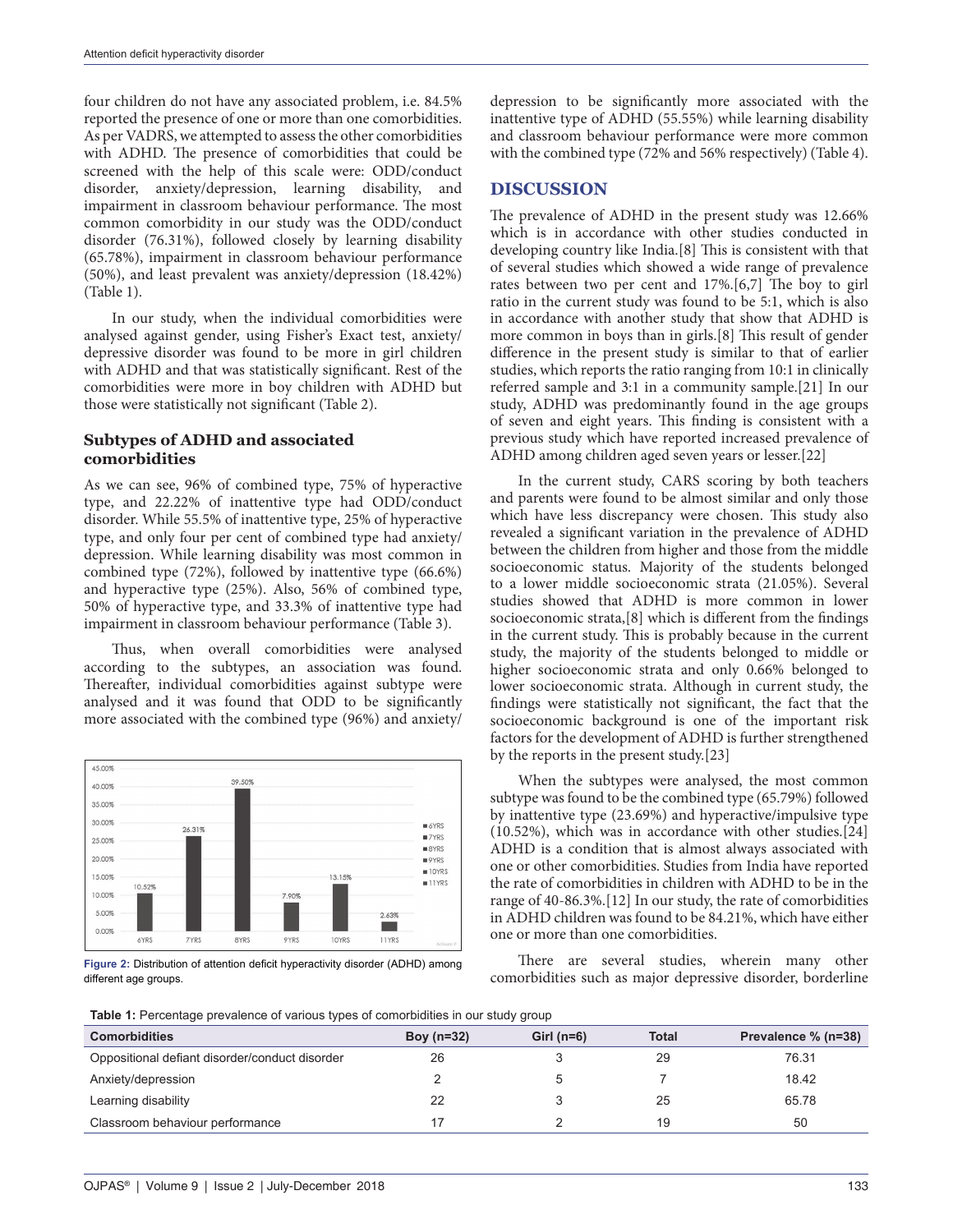intellectual functioning, seizures, enuresis, disorders of written expression and mathematics, etc. were assessed. In India, a study on a clinic based sample in 2000 and later in 2013 in a community based sample, different comorbidities like academic difficulties, difficulties related to peers, and behavioural problems were mentioned.[8,22] But in those studies, despite presence of difficulties that were highlighted, no clinical diagnosis of these comorbidities was made. In the present study also, only four comorbidities were screened and no clinical diagnosis was made. The four comorbidities were ODD/conduct disorder, anxiety/depression, learning disorder, and impairment in classroom hehaviour performance, which were assessed. The most common comorbidity associated with ADHD was found to be ODD/ conduct disorder (76.3%), followed by learning disability (65.78%), then impaired classroom hehaviour performance (50%), and anxiety/depression (18.42%). In one study, the most common comorbid condition was found to be ODD followed by anxiety and reading disorder.[24] Thus, our study is also in accordance to the previous findings. The results of international studies reviewed by Biederman et al.,[11] reported 30-50% of ADHD cases to be accompanied by conduct disorder, 15-75% by mood disorders, and 25% by anxiety disorders. Palaniappan et al.,[12] in their study conducted structured interviews in children with ADHD and

**Table 2:** Distribution of various types of comorbidities across the gender

| <b>Comorbidities</b>                                 | Boy $(n=32)$ | Girl $(n=6)$ | p-value    |
|------------------------------------------------------|--------------|--------------|------------|
| Oppositional defiant<br>disorder/conduct<br>disorder | 26           | 3            | 0.1311, NS |
| Anxiety/depression                                   | 2            | 5            | 0.0002, S  |
| Learning disability                                  | 22           | 3            | 0.3924, NS |
| Classroom behaviour<br>performance                   | 17           | 2            | 0.6599, NS |

NS: Not significant, S: Significant

**Table 3:** Subtypes of ADHD and associated comorbidities

found ODD as the most common disorder (25%) followed by anxiety disorders, like obsessive compulsive disorder (OCD0 (8.3%), separation anxiety (1.7%), and social phobia  $(1.7\%)$ . So, our study is similar to the findings by both international and Indian studies.

Besides, many studies have revealed that the development of antisocial personality is also comorbid with ADHD. Diagnosing such multifactorial neuropsychiatric condition in the children and intervening at the earliest will definitely help the children improve their academic and behaviour performance, and prevent the development of numerous other comorbid conditions.

This study, however, did not show any kind of statistically significant difference in the subtypes of ADHD among boys and girls. A study by Biederman et al.[21] has shown that girls were more likely to have predominantly inattentive type of ADHD than boys. However, of the four associated comorbidities, anxiety/depression was found to be more among girls than boys and it was statistically significant.

When comorbidities were studied according to subtype, majority of studies have found the combined type to have higher ratio of comorbid disorders than the other two types of ADHD. Our study also showed presence of ODD/conduct disorder to be more associated with combined subtype of ADHD while anxiety/depression to be more associated with inattentive subtype of ADHD, and these were statistically significant. Moreover, learning disability and impaired classroom behaviour performance were more common with the combined subtype; but, those were statistically not significant. This is not in accordance with a study which revealed disruptive behaviours like conduct disorder and ODD were higher in the hyperactive group.[7]

## **Limitations of our study**

No structured interview was meant to arrive at a diagnosis of both ADHD and the associated comorbidities.

| <b>Comorbidities</b>                       | <b>Subtypes of ADHD</b> |                 |                 |  |
|--------------------------------------------|-------------------------|-----------------|-----------------|--|
|                                            | $ADHD-CT (n=25)$        | $ADHT-IT (n=9)$ | $ADHD-HT (n=4)$ |  |
| Oppositional defiant type/conduct disorder | 24 (96%)                | 2(22.22%)       | 3(75%)          |  |
| Anxiety/depression                         | 1(4%)                   | 5(55.55%)       | 1(25%)          |  |
| Learning disability                        | 18 (72%)                | 6(66.66%)       | 1(25%)          |  |
| Classroom behaviour performance            | 14 (56%)                | $3(33.33\%)$    | 2(50%)          |  |

ADHD: Attention deficit hyperactivity disorder, CT: Combined type, IT: Inattentive type, HT: Hyperactive type

#### **Table 4:** Association of comorbidities according to subtypes of ADHD

| <b>Comorbidities</b>                           | <b>Subtypes of ADHD</b> |                | Chi-square     | df     | p-value |           |
|------------------------------------------------|-------------------------|----------------|----------------|--------|---------|-----------|
|                                                | <b>ADHD-CT</b>          | <b>ADHD-IT</b> | <b>ADHD-HT</b> |        |         |           |
| Oppositional defiant disorder/conduct disorder | 24 (96%)                | 2(22.22%)      | 3(75%)         | 16.903 | 6       | 0.0096, S |
| Anxiety/depression                             | 1(4%)                   | 5(55.55%)      | 1(25%)         |        |         |           |
| Learning disability                            | 18 (72%)                | 6(66.66%)      | 1(25%)         |        |         |           |
| Classroom behaviour performance                | 14 (56%)                | $3(33.33\%)$   | $2(50\%)$      |        |         |           |

ADHD: Attention deficit hyperactivity disorder, CT: Combined type, IT: Inattentive type, HT: Hyperactive type, df: Degree of freedom, S: Significant, NS: Not significant